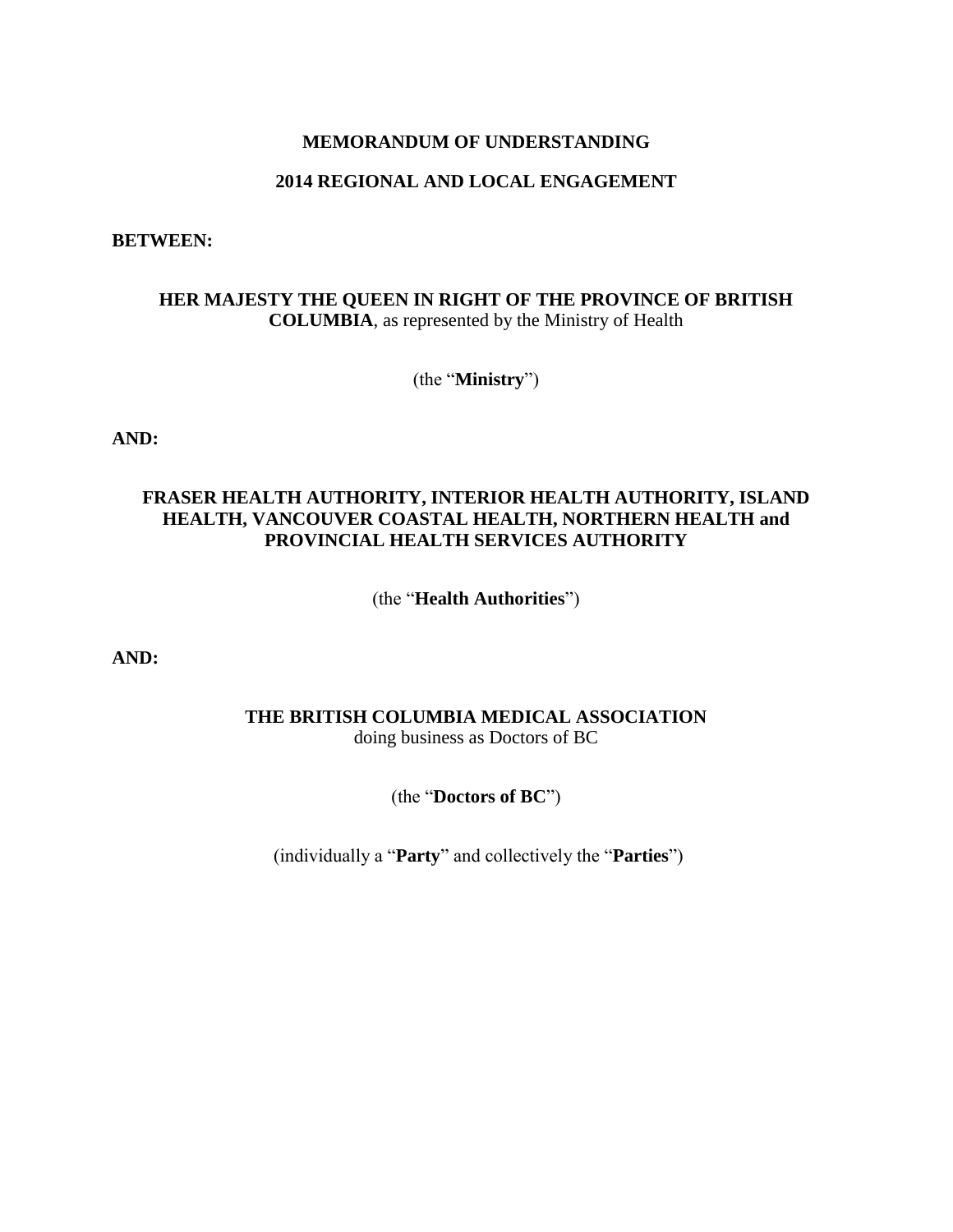### **Public Sector Governance and Accountability**

The Ministry of Health and Health Authorities are taking important steps to strengthen governance and accountability in the health system in British Columbia. These efforts are guided by two key government documents:

- From the Ministry of Finance, **Taxpayer Accountability Principles: Strengthening Public Sector Governance and Accountability**, which sets out principles to strengthen accountability, promote cost control and ensure public sector entities operate in the best interests of taxpayers.<sup>1</sup>
- From the Ministry of Health, **Setting Priorities for the BC Health System**, which sets out government's strategic priorities for the health system, including:
	- Hard wiring patient-centered care into health service delivery systems, board and executive management decision making and policy development;
	- Driving health service performance management and accountability through continuous quality improvement; and,
	- Establishing a cross system focus on a number of key patient populations and service delivery areas that are critical to both quality and sustainability. $2^2$

Both documents highlight the need to strengthen and clarify relationships, both across the public sector and within the health sector, in order to promote strategic collaboration and ensure public funds are spent in a responsible manner.

### **Strengthening the Relationship with Physicians**

 $\overline{a}$ 

Within this context, the Ministry and Health Authorities are committed to and will be mutually accountable for clarifying and strengthening their relationship with physicians at provincial, regional and local levels.

At the provincial level, the parties have agreed to enter into a Memorandum of Understanding with the aim of improving engagement and dialogue between senior executives of the Ministry, Health Authorities and the Doctors of BC through a number of key points of contact and senior level committees.

<sup>1</sup> BC Ministry of Finance, **Taxpayer Accountability Principles: Strengthening Public Sector Governance and Accountability** Available online at:

http://www2.gov.bc.ca/gov/DownloadAsset?assetId=B613CF138959439D9A947CF3D586FE6B

<sup>&</sup>lt;sup>2</sup> Available online at: http://www.health.gov.bc.ca/library/publications/year/2014/Setting-priorites-BC-Health-Feb14.pdf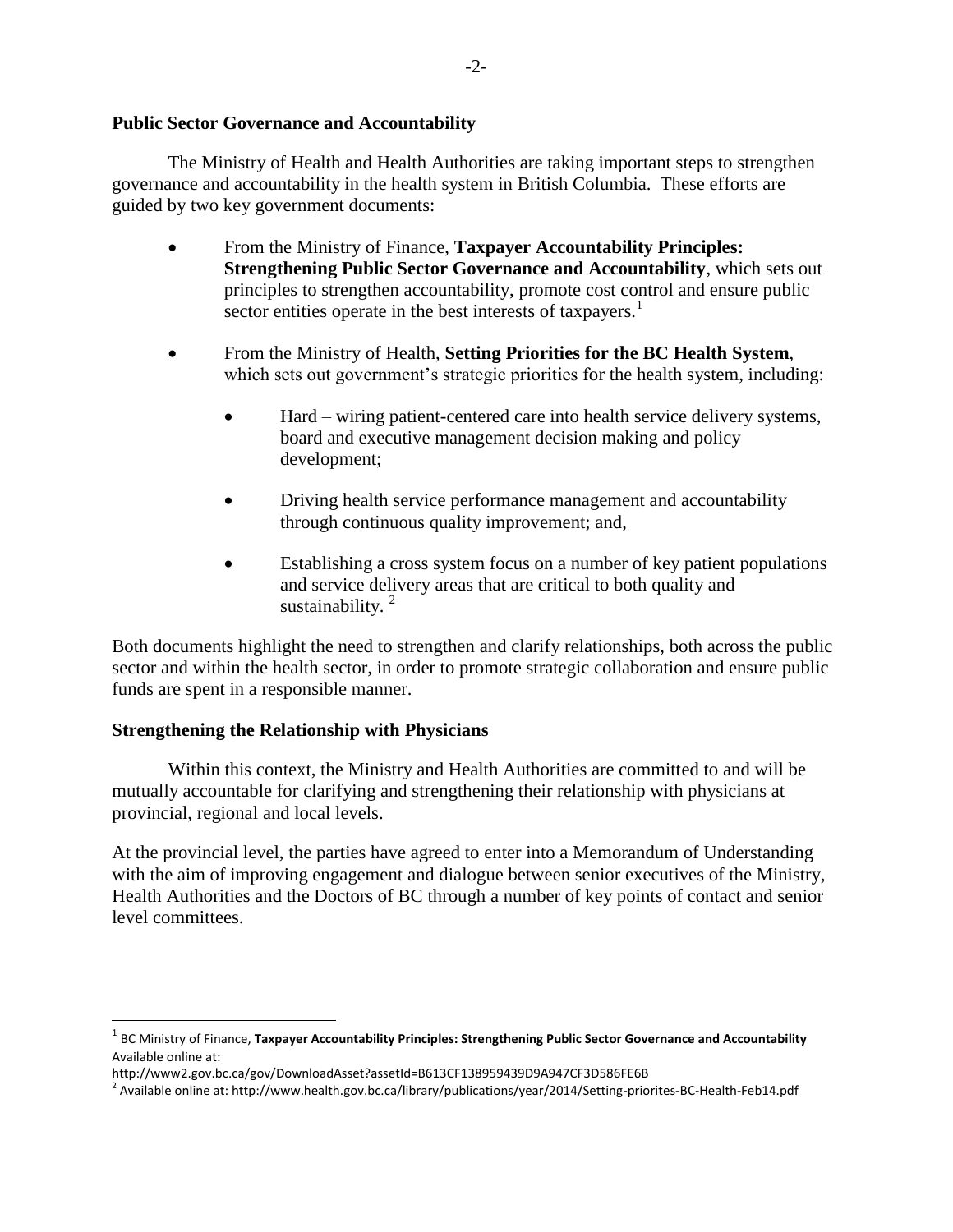At the regional and local levels, Health Authorities are currently working to establish and improve relationships with community-based family practice physicians through Divisions of Family Practice and Collaborative Services Committees.

With respect to physicians who have privileges to practice in Health Authority facilities and programs, the *Hospital Act*, *Hospital Act Regulation* and respective Health Authority medical staff rules and bylaws set out the framework for the governance of medical staff and the relationship between Health Authorities and physicians. Within this governance framework, Health Authorities will take the following actions to strengthen relationships with physicians practicing in their facilities and programs:

- a) Support the improvement of medical staff engagement within Health Authorities through existing local medical staff association structures, or where mutually agreed to by the parties at the local level, through new local structures (collectively, "Local Structures") so that medical staff:
	- i. views are more effectively represented;
	- ii. contribute to the development and achievement of Health Authority plans and initiatives, with respect to matters directly affecting physicians;
	- iii. prioritize issues significantly affecting physicians and patient care; and,
	- iv. have meaningful interactions with Health Authority leaders, including physicians in formal Health Authority medical leadership roles.
- b) Improve processes locally within Health Authority programs and facilities as well as provide physicians with appropriate information to allow for more effective engagement and consultation between physicians and Health Authority operational leaders.
- c) Support physicians to acquire, with continued or expanded Joint Clinical Committee funding support, the leadership and other skills required to participate effectively in discussions regarding issues and matters directly affecting physicians and their role in the health care system.

The Parties commit that the Ministry's Health Sector Workforce Division and Doctors of BC Department of Physician and External Affairs will play a key role in supporting both the Health Authorities and physicians to successfully implement this Memorandum.

Health Authorities and physicians are mutually accountable for the quality of their relationship with the goal of providing high quality health care services. The actions to be taken by Health Authorities set out in this Memorandum will be incorporated into the Ministry's accountability letters to Health Authority Boards and Executives, and will be subject to ongoing monitoring and reporting for the period of this agreement. Further, the quality of engagement and consultation and mutual accountability of the parties will be the subject of ongoing dialogue at a senior level through the various points of interface identified in the Memorandum of Understanding on Provincial Engagement.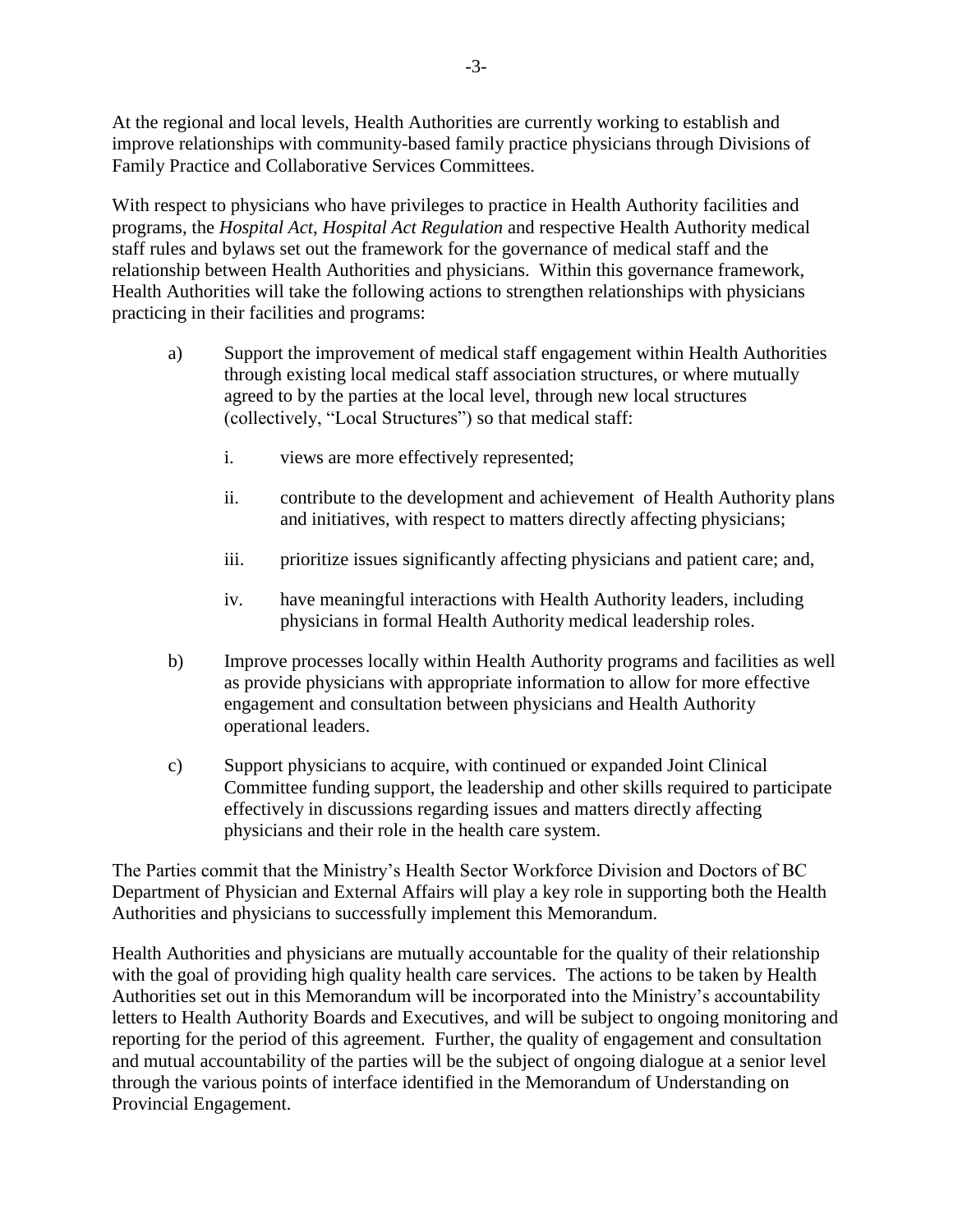# **Regional and Local Engagement Initiative**

1. The Specialist Services Committee (SSC) will be responsible for developing payment and other financial support mechanisms, in line with the *Joint Clinical Committee Administration Agreement*, to enable facility-based Specialists, General Practitioners and Physicians paid under Alternative Payment Arrangements to participate in this engagement process, including:

- a) the hiring of Physician Engagement Leads, per the terms of the Joint Clinical Committee Administrative Agreement, to support physicians, working in consultation with Health Authorities to improve Local Structures, and thereafter to provide support to physicians as required to ensure effective participation of physicians in these structures.
	- i. Physician Engagement Leads will not function as representatives in the relationship between Health Authorities and physicians.
- b) beginning January 1, 2015, provide funding to qualified Local Structures, for the purpose of facilitating effective engagement and consultation between physicians and Health Authority leaders.

2. The appropriate Joint Clinical Committee will provide funding to support facility-based Specialists, General Practitioners and Alternative Paid Physicians developing leadership and other skills necessary for effective, collaborative working relationships with health care managers, administrators and other health care workers.

- 3. In order to qualify for funding under paragraph one above, Local Structures, must:
	- a) demonstrate a capacity for accepting and managing funding and reporting on expenditures;
	- b) demonstrate a composition, governance and decision making structure that can effectively represent its members' interests; and
	- c) work closely with the Health Authority on the development of the representative structure(s) to facilitate effective interaction with Health Authority operational leaders.

4. At the discretion of the Local Structures the annual funding provided is to be used exclusively for the following purposes:

- a) governance/administration costs of the Local Structure;
- b) compensation of physicians for their time in participating in internal meetings and in meetings with Health Authority/facility representatives in relation to this specific SSC engagement initiative; and,
- c) other costs contributing to the objectives of this Memorandum.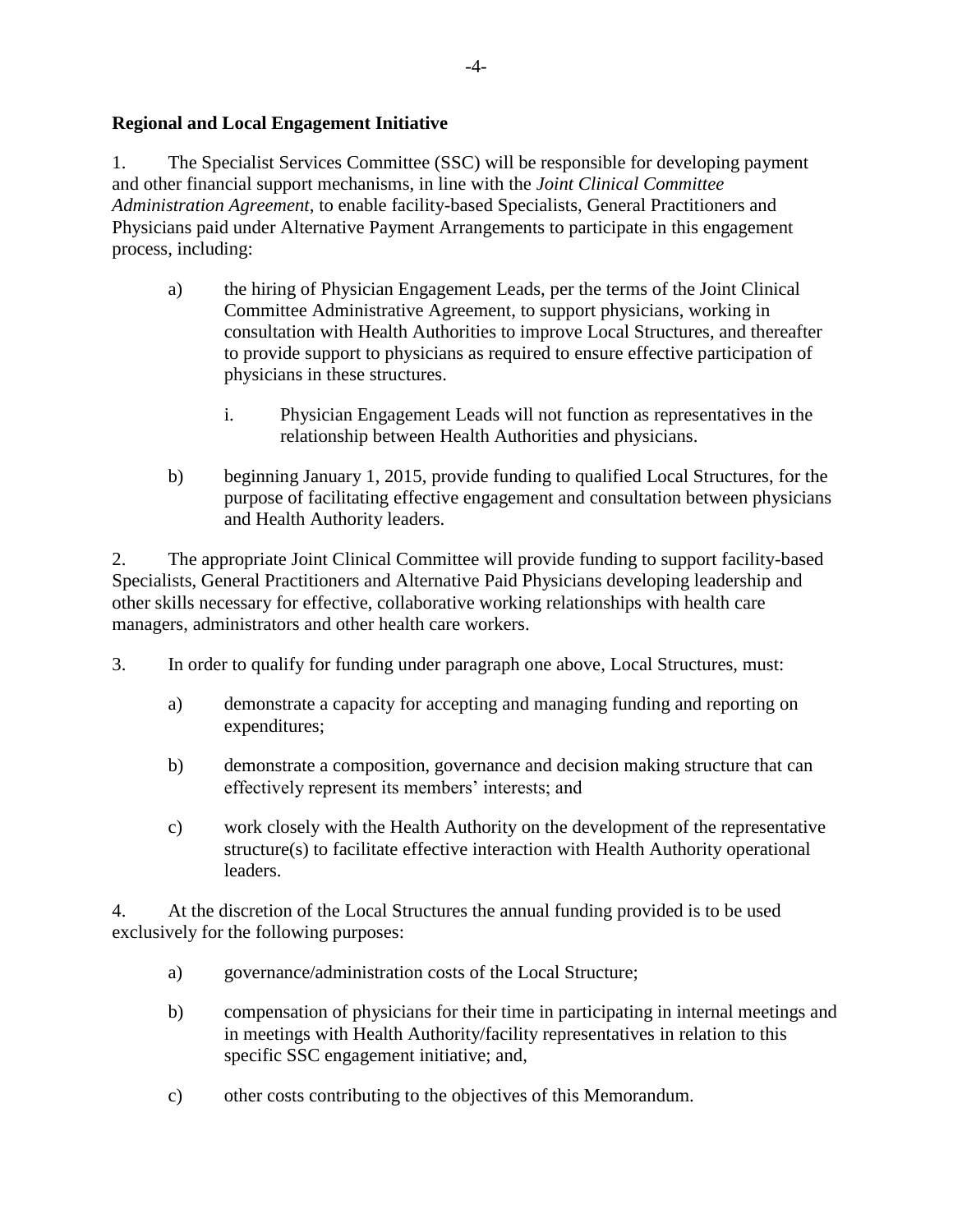- 5. The annual funding may not be used for the following purposes:
	- a) advertising with the exception of physician recruitment ads;
	- b) compensation for clinical services;
	- c) purchase of real estate and vehicles;
	- d) purchase of clinical equipment;
	- e) donations to charities or political parties; and
	- f) meeting attendance that is presently required as part of maintaining privileges.

6. The above funding criteria may be amended and additional funding criteria may be established by the SSC in consultation with Health Authorities through the Leadership Council. The SSC may take into consideration the availability of funding, the size of Local Structures and other criteria that the parties consider relevant.

7. Funding to support the Regional and Local Engagement Initiative will be as per the renewed Physician Master Agreement.

## **Consultation**

Health Authorities will commit to consult and engage with medical staff on regional and local issues including the following:

- a) Issues of importance to the medical staff;
- b) Health Authority decisions on planning, budgeting and resource allocation directly affecting the medical staff;
- c) Significant decisions affecting physicians and the delivery of physician services;
- d) The working environment for physicians;
- e) Matters referred by the Board of Directors, CEO or Medical Advisory Committee;
- f) Medical Staff Bylaws and Rules;
- g) Ensuring professional and collegial communications with health administrators, other physicians and members of the inter-professional health care team;
- h) Quality and cost improvement opportunities;
- i) Physician access to processes and resources that provide timely feedback on variations and the level of quality of clinical care in a way that will help to optimize patient outcomes;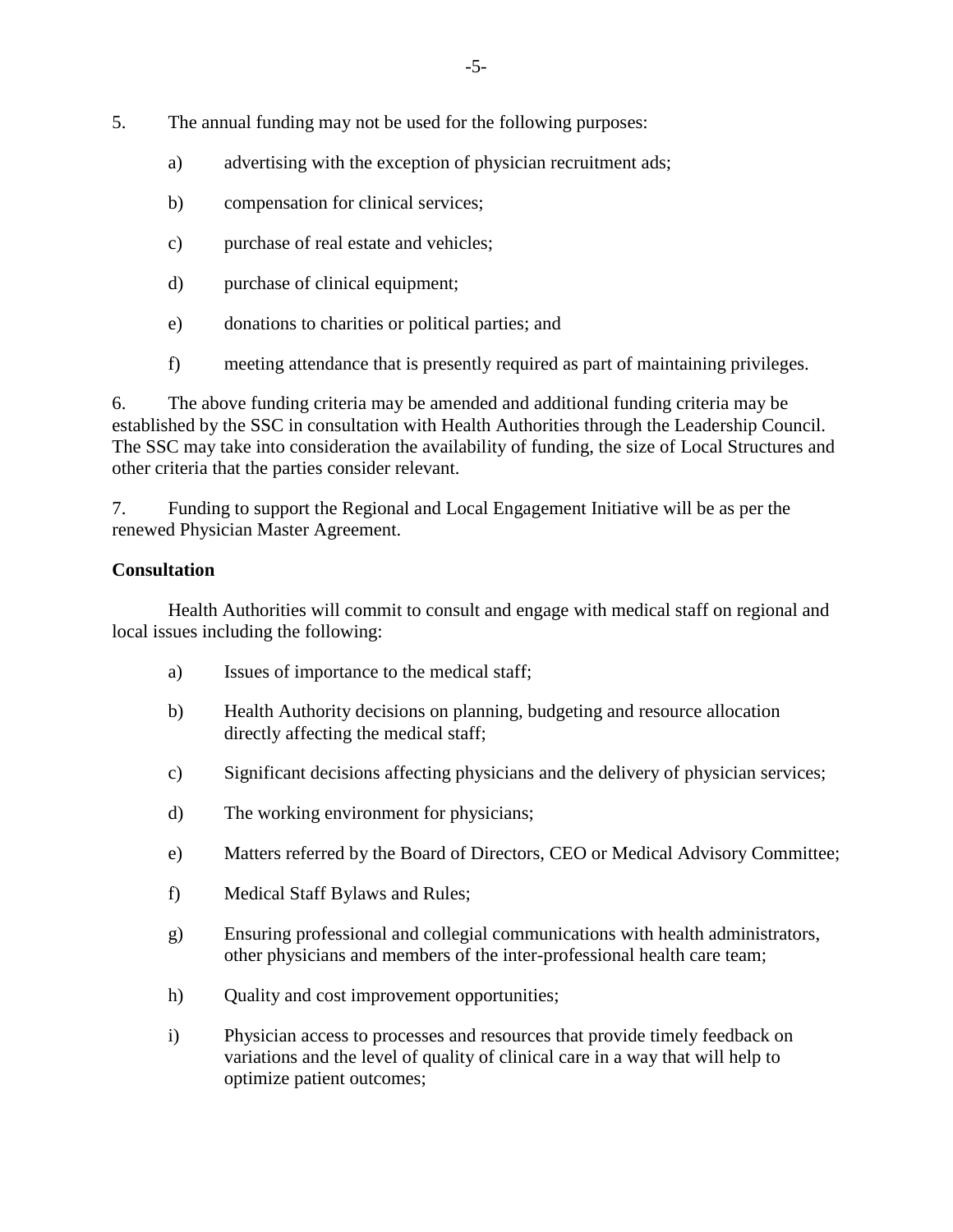- j) Quality improvement projects, including quality assurance projects, identified by the Health Authority, Local Medical Structure, Joint Clinical Committees, Physician Quality Assurance Steering Committee, BC Patient Safety and Quality Council or other; and
- k) A culture that supports appropriate and constructive physician advocacy for both patients and changes to the health care system.

#### **Roles and Responsibilities**

Nothing in this Memorandum limits the authority of the Ministry or Health Authorities to make decisions with respect to any matters within their purview.

Nothing in this Memorandum limits the responsibilities of medical staff, Health Authority medical leadership and administration arising from Health Authority bylaws and rules.

Nothing in this Memorandum limits the representation rights of the Doctors of BC as provided for in the Physician Master Agreement.

#### **Separate Agreement**

This Memorandum is a separate and distinct agreement and its construction is not to be influenced or affected by the provisions of the Physician Master Agreement (PMA), except as provided in this Memorandum. This Memorandum does not apply to any issues of physician compensation addressed in the PMA. The general provisions of the PMA do not apply to this Memorandum. For greater certainty, and without limiting the generality of the foregoing, the following provisions of the PMA have no application: (i) Articles 20 through 23; and (ii) Articles 26 through 28.

#### **Resolution of Disagreements**

If any of the Parties has a concern respecting this Memorandum, the CEO of the Doctors of BC, the Deputy Minister of Health and/or the Health Authority CEO(s) will meet to attempt to resolve these issues. Failing resolution, there are no further steps under this Memorandum to address such concerns.

### **Termination**

This Memorandum shall have the same term as, and shall terminate concurrent with any termination of the 2014 Physician Master Agreement, subject to the following:

- a) The Doctors of BC will survey facility-based physicians to measure engagement under this Memorandum between October 1, 2017 and March 31, 2018.
- b) The Doctors of BC, the Ministry and the Health Authorities will meet between April 1, 2018 and September 30, 2018 to discuss the results of the Doctors of BC survey and any other issues related to engagement and the operation of this Memorandum. The parties may agree on amendments to this Memorandum.